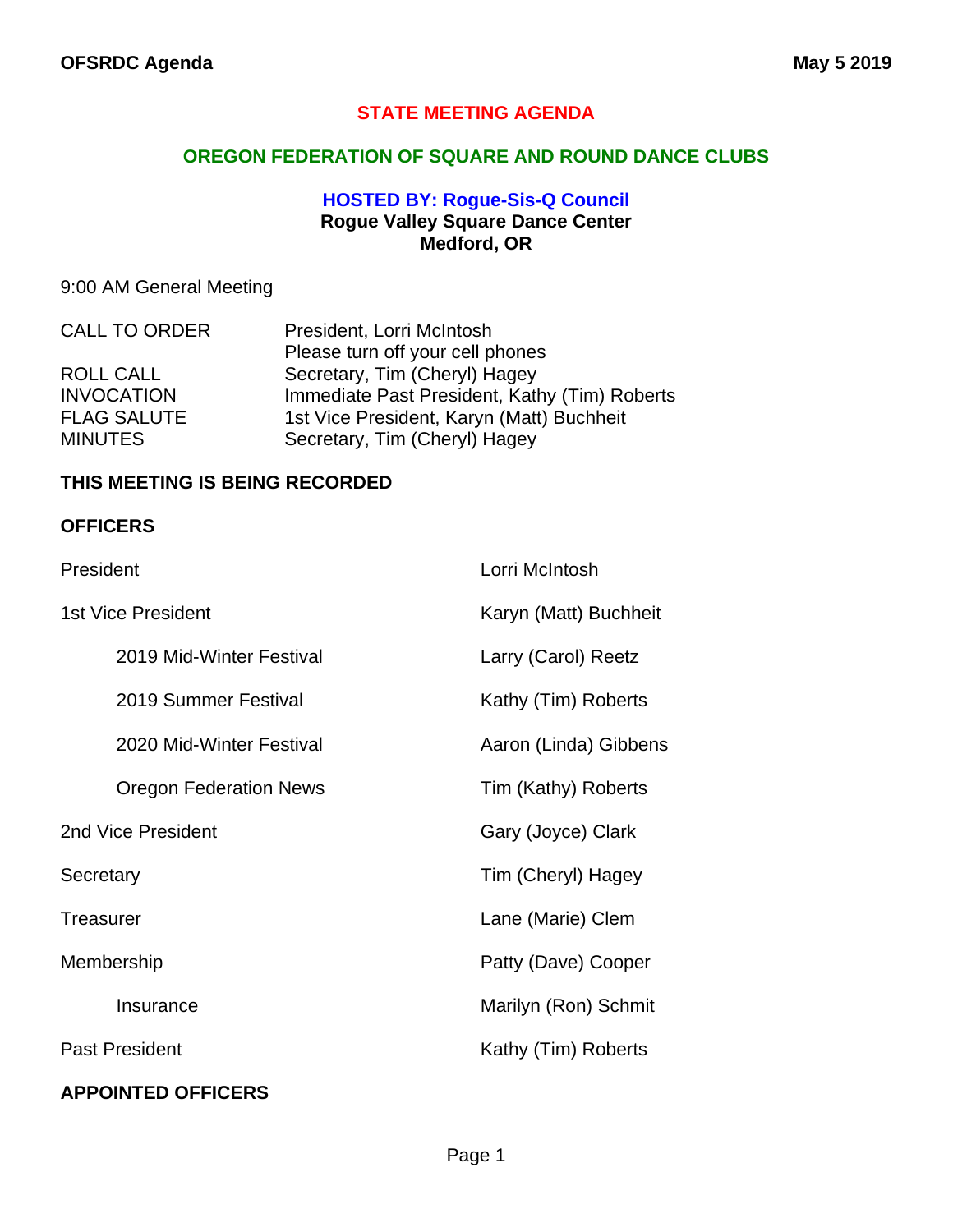## **OFSRDC Agenda May 5 2019**

| Parliamentatian             | Tim (Kathy) Roberts     |
|-----------------------------|-------------------------|
| <b>Education/Publicity</b>  | Kathy (Tim) Roberts     |
| Historian                   | Marilyn (Ron) Schmit    |
| <b>COMMITTEE CHAIRS</b>     |                         |
| <b>BMI/ASCAP</b>            | <b>Ralph Lambert</b>    |
| <b>Youth Activities</b>     | Karyn (Matt) Buchheit   |
| <b>ORDTA</b>                | Tami Helms (Tim Keck)   |
| <b>Round Dance Sreening</b> | Tami Helms (Tim Keck)   |
| <b>Caller Liaison</b>       | Janienne Alexander      |
| Webmaster                   | Tim (Kathy) Roberts     |
| <b>State Fair</b>           | Marilyn (Ron) Schmit    |
| <b>Background Check</b>     | Tim (Kathy) Roberts     |
| <b>Delegate Meeting</b>     | Roberta (Phil) Claudson |

#### **OLD BUSINESS**

- A. Tabled motion to amend constitution to accept line dance clubs for membership.
- B. Announce results of election
- C.

## **RECESS**

#### **NEW BUSINESS**

A.

# **DELEGATES**

Blue Mountains Council **David (Sally)** Stutzman Central Oregon Council **Kippen Parret**